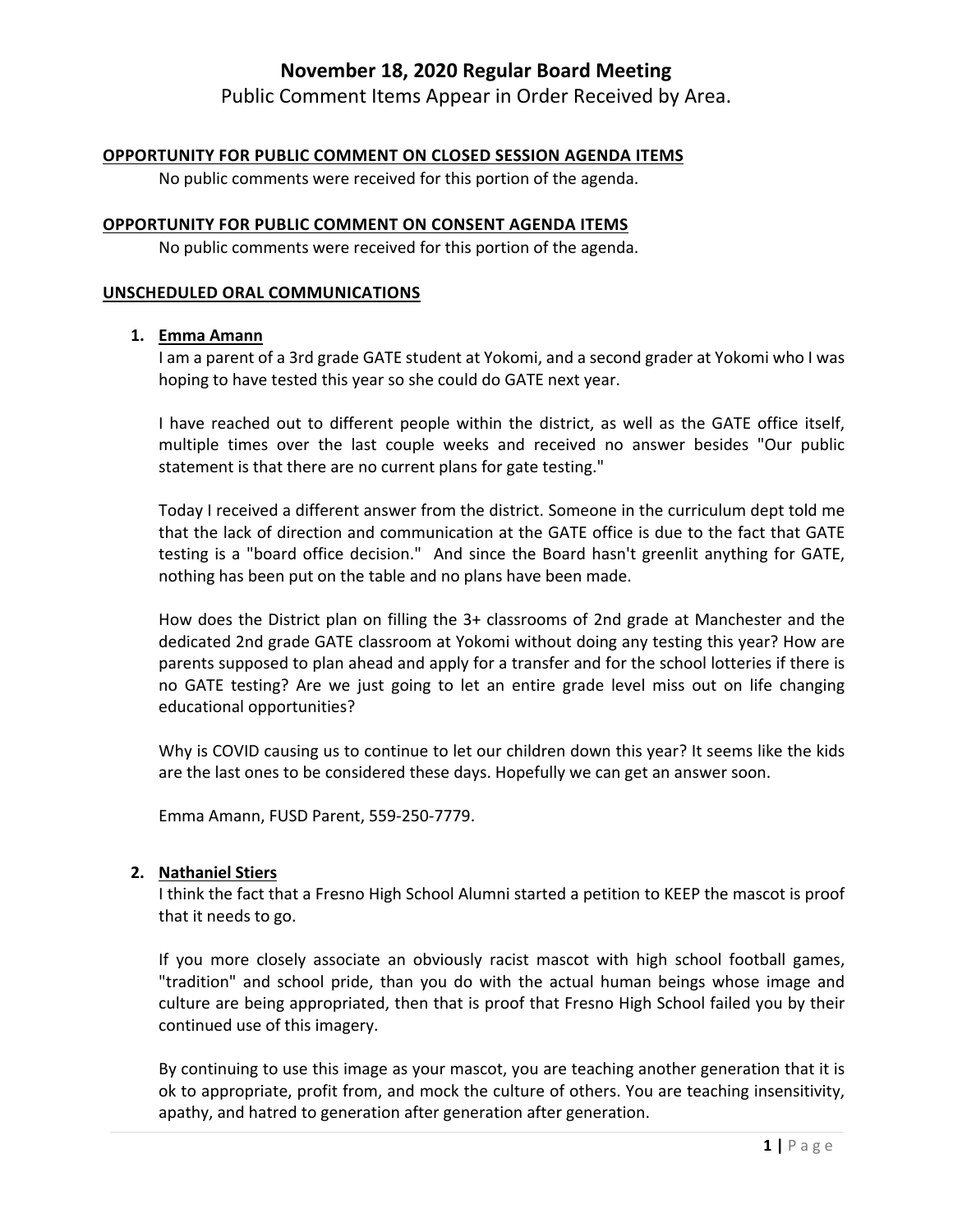Public Comment Items Appear in Order Received by Area.

If you really say you honor the people whose likeness you have appropriated then you will listen to them and discontinue the use of this image.

You are not losing your "history" by ending the use of this image, it will not be forgotten, instead, you are courageously and bravely setting the example that our future generations need.

By changing this image you are teaching our youth that when you make a mistake and you hurt someone, you admit your mistake, accept responsibility and make it right because that takes actual courage, respect, strength, and pride. ‐Nathaniel Stiers, 559 392‐0349.

#### **3. Jeremy Kramer – (Voicemail Transcribed)**

Hello Board Members,

My name is Jonas and I am currently a student at Roosevelt High School. I would like to bring attention to the Fresno High mascot. I find that the mascot is extremely racist and should be replaced. The reason why I state this claim is we are generalizing what a Native American is, claiming that all them wear war paint and use hatchets. This just isn't true. There are so many different tribes of natives and each is unique in their own way. I would like to add that 32% of Native Americans are under the age of 18, 65% of Native youth are highly offended by Native mascots. In 1978, we passed the American Indian Religious Freedom Act which allowed Natives to, and I quote, "protects the rights of Native Americans to excercise their traditional religions by worship through ceremonies and traditional rites ensuring access to sites and use and possession of sacred objects and the freedom to worship their ceremonies. Might I add that Fresno High is built on Native American land. If we say that we are honoring the Natives by the mascot it is actually doing the opposite. I would also like to add that Fresno High does not have any kind of appreciation club or class for Natives. According to the APA, and I quote, "In 2005 the EPA called for the immediate retirement of all American Indian mascots, symbols, images, and personalities used by schools, colleges universities **(250‐word limit reached)**.

## **4. Erin Deis**

Dear FUSD Board,

I am writing as an alumna of Fresno Unified schools, kindergarten through twelfth grade. I graduated from Fresno High in 1994.

My father taught and coached at FHS when I was a young child, and I attended numerous games, events, and the so-called "Tee Pee Talent Shows," dreaming of one day wearing the Purple and Gold myself.

As a student‐athlete at Fresno High, nothing made me prouder than donning the name Warrior across my chest, and I loved when we saluted our athletic teams at the seasonal "Pow Wow Awards."

I was a member of the girls athletics club named the "Cheyennes" and my mother served on the parent group known as "Tribal Council."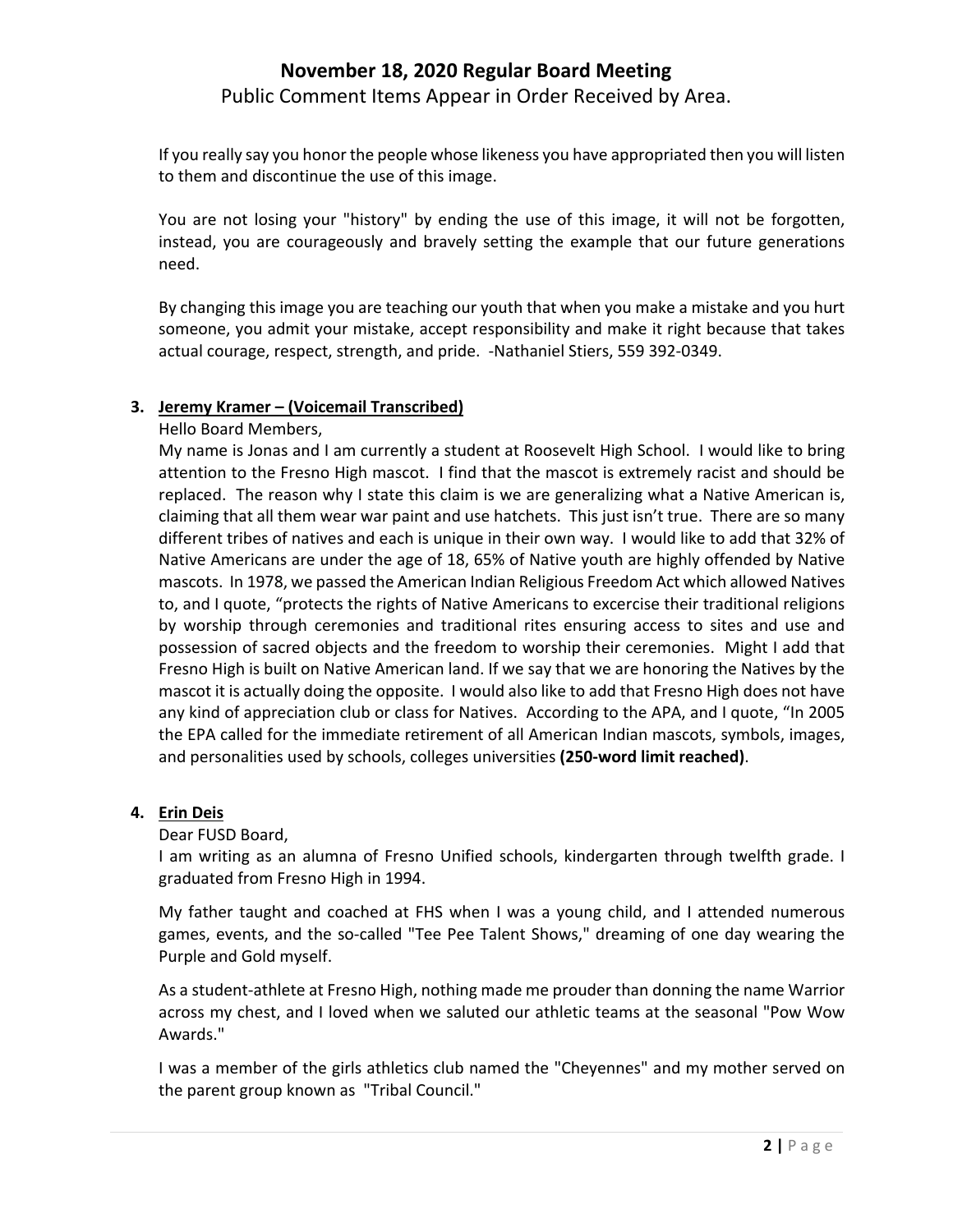Public Comment Items Appear in Order Received by Area.

After I graduated, it was thrilling to watch my younger brother wear a purple FHS football helmet decked with golden tomahawks.

There is a framed painting of Royce Hall in the home where I grew up and where my parents still live.

As sports editor of the Owlet student newspaper, I even wrote an editorial in the early nineties, explaining why I thought it was ridiculous for teams and schools with mascots like the Warrior to have to change them.

I say all of that today, to let you know how much Fresno High meant to me. I loved being a Warrior.

However, after I exited Royce Hall, my own education and evolution continued, and now I know better. I learned what I wish I would have known 25 or honestly 44 years **(250‐word limit reached)**.

#### **5. Lana French**

Good Morning Folks: Since sports teams travel to other communities and publicly display a chosen mascot it is appropriate to keep an open mind and consider all input whether the commenters are "locals" or not.

Depicting the "Warrior" image is perceived by Native Americans as disrespectful and sacrilegious. Raising opposition to the request to remove the image by deflecting reveals a hardened heart with an underlying agenda.

Suggest keeping "Warriors" as the team name and change the Native American "Warrior" image only. Everyone likes money how about \$\$ (cash)? \*\* (stars)? Star Warriors!

It is good to bring resolution and just maybe some joy into these times for each other.

Lana French

#### **6. Christine Saviez**

I graduated from FHS in 1990. Even as a 15 year old girl in 1987 I thought the mascot was racist and offensive. I brought it up to faculty but my voice was dismissed and silenced and I was forced to internalize that pain. I'm Mexican‐America, and like most Mexicans, my roots are indigenous. The mascot's profile looks like my uncles.

The fact that FUSD has not changed the mascot is evidence of your White Supremacy. When I went away to college in 1990, my college roommates saw my FHS graduation cup with all the names of my classmates on it. On the front of the cup was the Native American warrior in full headdress. One of my roommates grabbed to cup, and with her mouth open in shock said, "Using Native Americans as mascots? That's hella racist. Objectifying Native Americans." I explained to her that I had no control over the mascot and she sat there shocked shaking her head. My other roommate shook her head at me and immediately left the room. Remember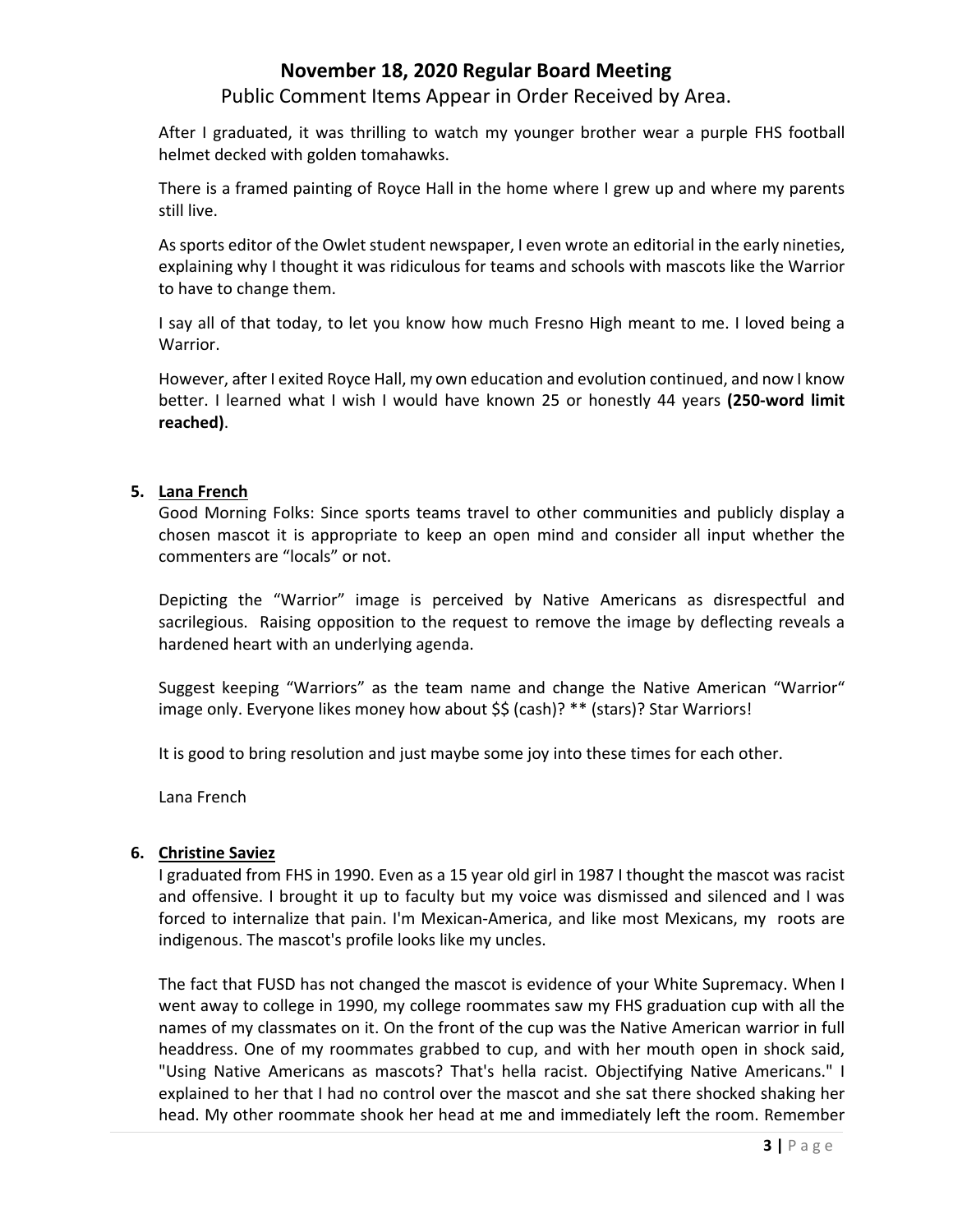Public Comment Items Appear in Order Received by Area.

this was 30 years ago in 1990. The fact that FUSD uses Native Americanas as mascots is one of the reasons people think Fresno is a hick town run by a bunch of racist red‐necks.

As far as the argument that the mascot "honore the courage of Native people", well then why don't we see Jewish people put as mascots? Jewish people are courageous, brave, honorable, and good. In fact many of the Resistance fighters **(250‐word limit reached)**.

## **7. Sandra D. Wilson**

The Native American culture and history has long been minimized in the classroom. Generations don't even know or understand the genocide that occurred right here in our nation. Natives are characterized through media for almost 100 years as the savage villains. These small images scattered throughout the US in schools, teams and businesses are sadly the only attention left. If these images serve as a reminder that Natives exist and may cause those to ask the question, who are they, and more importantly research and discover one of the most influential culture in history, it's worth the preservationtion of the images. I hope this campaign to eliminate images of the Native American from view is not an attempt to erase the beliefs, history, and culture. I thought knowledge and education were power. How can erasing the past obtain a place in our educational future.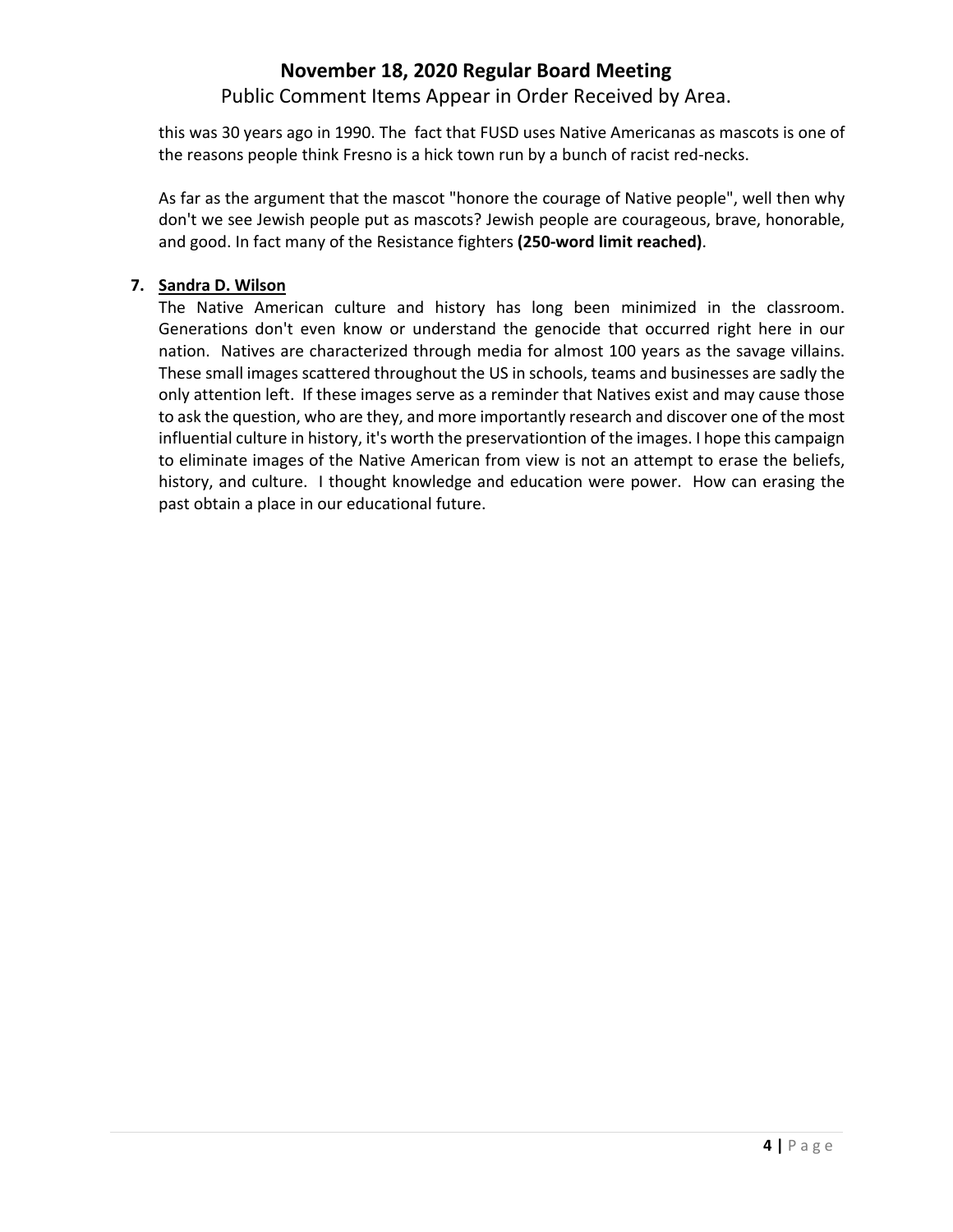Public Comment Items Appear in Order Received by Area.

### **B. CONFERENCE/DISCUSSION AGENDA**

**B‐16, HOLD a Public Hearing in the Matter of the Carter G. Woodson Public Schools' Renewal Petition**

#### **1. Elaine Bulgara**

To whom it may concern:

I'm the parent of Timothy Carrisalez. As a parent I absolutely love what Carter G. Woodson Charter school is all about. I can tell they strive for the very best in helping to flourish my child's academics. They have been and continue to be great role models and encouraging our children to be their very best. I am very happy to say my son's grade and his enthusiasm for school has excelled at this school. They make it fun, so with a child's who may have trouble with their attention span finds it interesting and in return they learn. I was so very proud to hear my son ran for the student body. I can attest that this school has had a positive influence on my son who is normally more introverted. The school obviously has had a great impact on him and has made him feel inspired to want to be apart of the greatness at this school. I can't say enough the teachers, staff, and the principal Have been so very kind and supportive in every way. I ask that you please continue the accreditation of this school. Let them continue to serve our community by giving the best education to our children! 1m one of many parents that can attest to the positivity see in my son because of this great school Sincerely, Elaine Bulgara.

#### **2. Arthuro Olivares**

To whom it may concern,

My name is Arthuro Olivares. I graduated in 2020 from Carter G Woodson Multimedia Public Charter School. I was one of the student founders when it first opened for my freshmen year. I came from Hoover and I had lots of trouble my first week there. A friend recommended me to Multimedia.

Throughout my whole four years of being at Multimedia, all they have done is help me and many other students. The teachers and staff have helped me and other students after school when we needed help. Even took time out of their prep periods and on weekends to help us. In bigger public schools, I really never had help like how they helped me and other students. The teachers there were the best teachers I ever had. They always helped with great advice with life and in school.

I joined their sports program and they really kept me out of trouble. I believe that you should keep this school open because they can help a lot of other students who have trouble with bigger public schools. I'm in college now because Multimedia helped me get there. I spent my best years here at Carter G, Woodson Multimedia. Sincerely, Arturo Olivares.

#### **3. Veronica DeYoung**

Dear Carter G. Woodson Teachers & Staff,

Thank you for helping my son get through this school year. I know it has been a difficult year due to COVID. Your dedication & continuous support to students & families is very much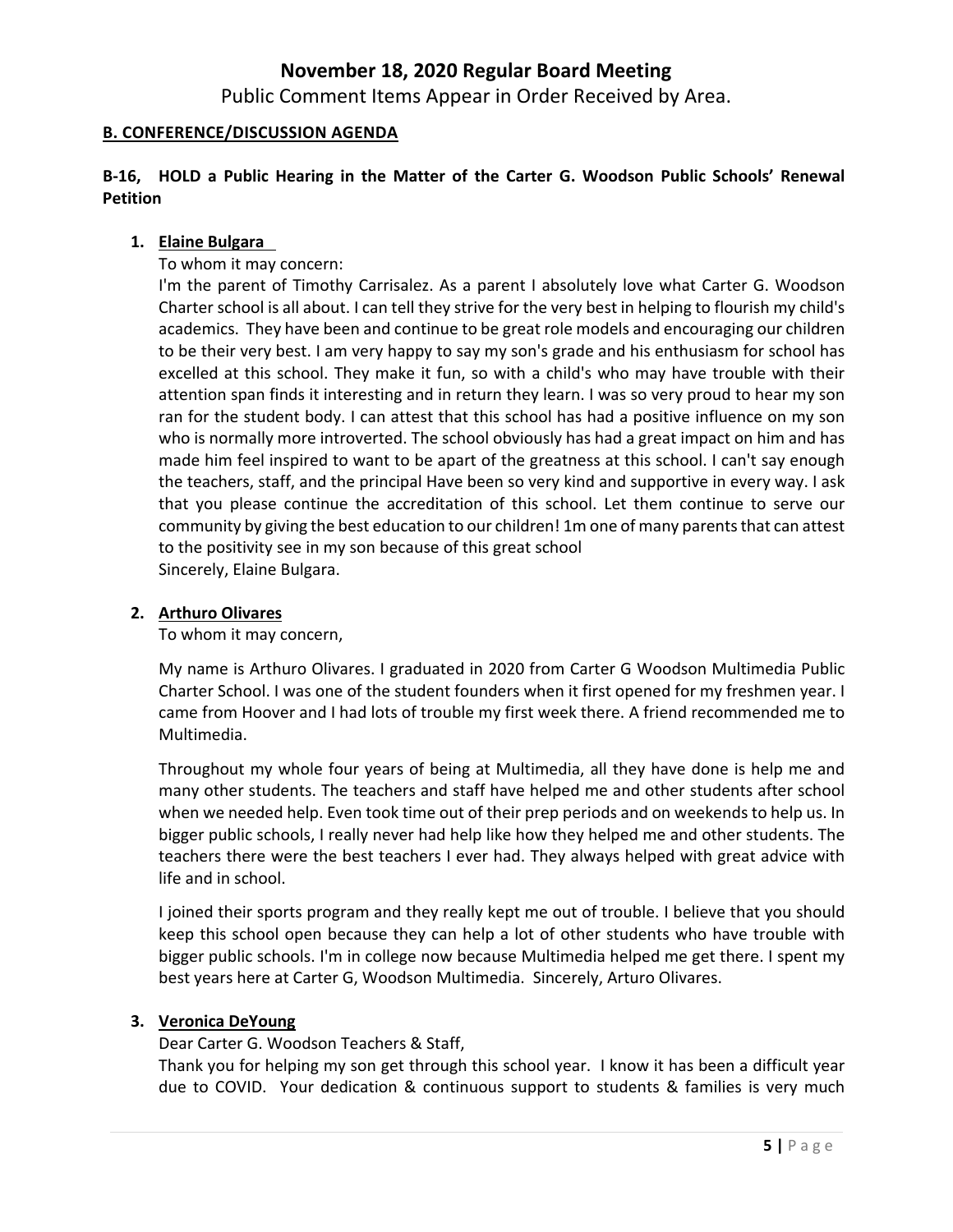Public Comment Items Appear in Order Received by Area.

appreciated. My son Drion is looking forward to graduating from Carter G. Woodson in the future. Thanks Again! Best Wishes, Veronica DeYoung, 559‐473‐6787.

## **4. Rayvn White**

My name is Rayvn White I Attended Carter G in the year of 2015. I really enjoyed the staff they are very hands‐on when it comes to education and building a relationship with their students. Going to school, my peers and I felt like family as well as my peers. Since then, I've gone on to college and became a Medical Assistant. I still remained in contact with some of the staff there. I appreciate all of the staff there and i truly feel if it wasn't for the care and compassion, they showed me during a really trying time in my life, I wouldn't have graduated. The love and support the staff at Carter G has shown me is amazing and inspiring! I think it's very important for students to feel supported by staff and teachers. I'm so appreciative for the support and education I received at Carter G. I've never been to a school where I knew all of my teachers cared about my education and truly wanted me to succeed in life. There was always someone to talk to on campus. Teachers and staff there always made learning fun and involved themselves in school activities. Going above and beyond was never an issue at Carter G the staff & students worked together to make it a fun & safe learning environment and I truly appreciate them for that. The relationship I've built there will forever mean so much to me and have a lot to do with **(250‐word limit reached).**

## **5. Sandra Souza**

My Name is Sandra Souza and I Went to Carter G Woodson Multimedia for my Sophomore year to my Senior year. I graduated from Carter G Woodson Multimedia school in 2019. I didn't want to be on Home Studies anymore so I found out about the school through a friend and I decided to enroll and go there for the last three years of my high school years. I attended Carter G and I learned so much from the teachers there. They always believed in me and they knew me very well. They always pushed me to keep going and to not give up. I always had good grades; I was the only person who got accepted to Fresno State college. They were so proud of me and I wouldn't have done it without them always being there and pushing me! I always learned new things while going there, especially on computers. I would learn how to design art on a computer and make music. I remember I would go and record all the games and edit videos. There's so much to learn there if you really want to learn I was always willing to try new things. Now that I've graduated, I've been attending Fresno city college for a year and I am taking a semester off and will be back in Spring! My goal is to finish another year of college and transfer to Fresno state. But, right now I'm currently working and trying to help myself grow **(250‐word limit reached)**.

## **6. Traunell Moreau**

My name is Traunell Moreau, I attended and graduated from Carter G Woodson Multimedia. I went to Carter G Woodson Multimedia my freshman, sophomore, and senior year. What I liked about Carter G Woodson Multimedia is that they have great teachers and they make the work easy just by the way they help you out. Another thing I like about Carter G Woodson Multimedia is that they want all their students to be successful. Also, they want to prepare you for the next chapter of life after high school. What I'm doing now after high school is working and planning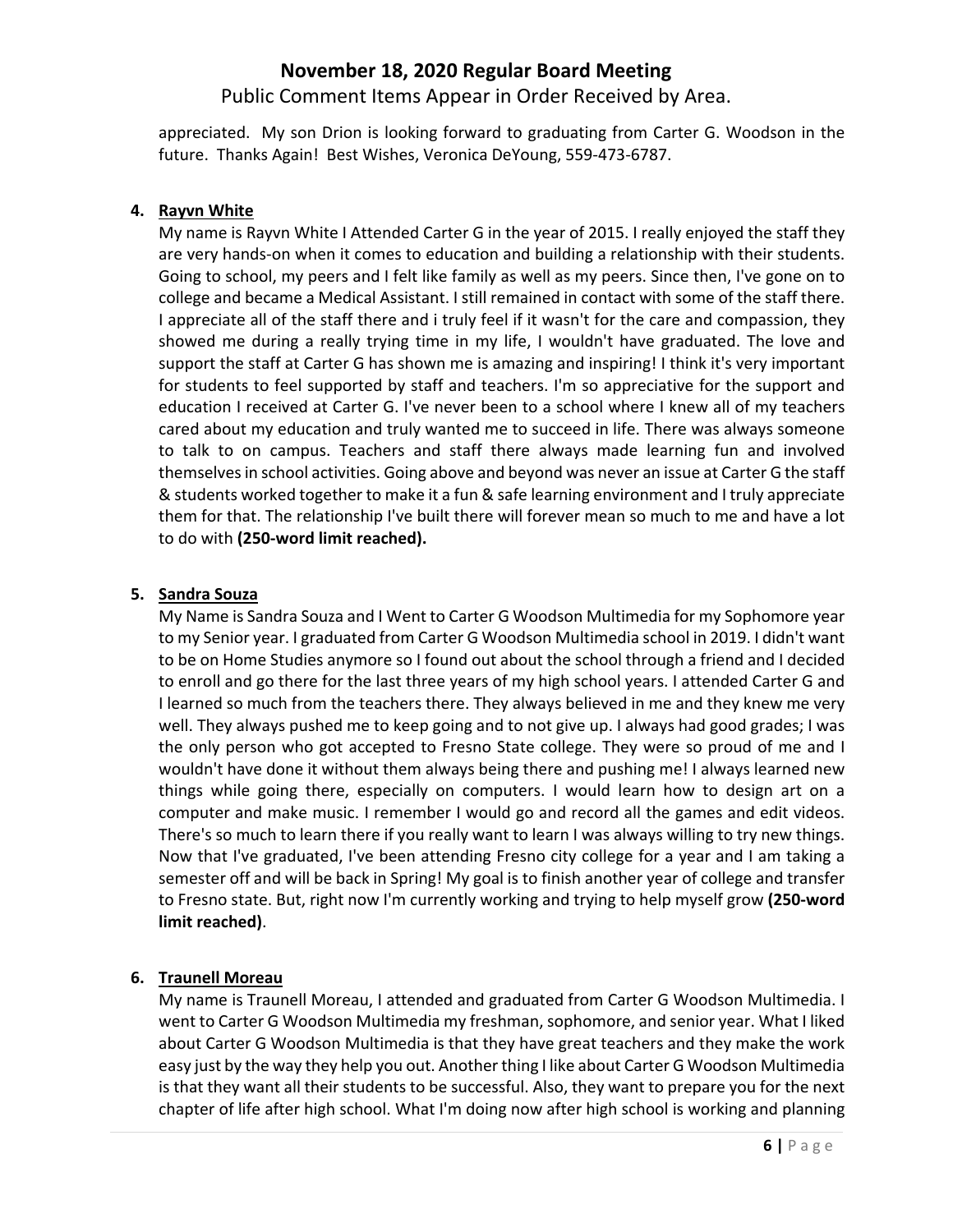Public Comment Items Appear in Order Received by Area.

on attending college in 2021. Thank you, Carter G Woodson Multimedia, for the great years I spent there.

### **7. Isaiah Martinez**

My name is Isaiah Martinez. I am an alumni of Carter G. Woodson Multimedia, I attended my freshman to junior year there. l went to Carter G. because I was behind in school and wanted to catch back up. l also came to this school as a way to get my life back on track because felt as if I couldn't handle it being at the time. I remember having great experiences with my friends that I made there and also the teachers I had such as Mr. Lopez was my basketball coach and he was my biology teacher for a little before he became my P.E teacher, helped me realize that if I put in the work, I can achieve any goal I set for myself. Another teacher that made an impact on my years at Carter G. was Mr. Johnson was my art teacher and my computer teacher. He helped me by providing me with an important skill set that I am still using to this day and even more now because of the social distancing learning. The basketball team has helped me grow as a person because I saw this team as a family and we built bonds between us that skills stand to this day. It also helped me really take pride in my school work so I was able to stay on the team and the person I was becoming. Today I am currently attending Clovis Community College Working on becoming an athletic trainer. If **(250‐word limit reached).**

#### **8. Steven Bosquez**

## To whom it may concern,

My name is Steven Bosquez, I am currently enrolled at Carter G. Woodson, and I have been for 3‐4 weeks now. I really enjoy my new School. The teachers are good and do their job good. We meet two days a week and do all our work in class, which is nice and easy. Homework can be overwhelming. I can't wait to go back to school and meet all my teachers in person. I say, overall, Carter G. Woodson is a very good school and I hope I do better here than my last school. They keep us accountable here with a contract we have to sign every month, which is cool. Thanks for all you do for us kids. Steven Bosquez 9th grader.

## **9. Melanie Garcia**

Carter G. Woodson Charter school has helped me for the past year or two that I have attended. Before I was accepted in Carter G. Woodson I was dropped from 3 previous schools because of my grades. Since I came to Carter G.

Woodson my grades have went up and I am finally on track to graduating. Before Covid‐19 started I was very fond of their independent study classes. Their independent study classes have helped me to still be in a class setting while not being overwhelmed by being there every day. Online and regular high schools were not beneficial for my mental health. Regular high schools made my anxiety and depression unbearable to concentrate on school work. And online school wasn't the best option for me because, my depression was still getting the best of me since I was not getting any socialization. At Carter G. Woodson, I was able to get the best of both worlds. Carter G. Woodson provides a small class setting two days out of the week if the student enrolls into the independent study program. I am more than sure that there are students going through similar situations as me. I believe Carter G. Woodson can help those students that have been pushed aside due to their mental health not allowing them to do their best when it comes to their academics. The staff at this school puts their all into helping their students succeed when all odds are against that student. Sincerely, Melanie.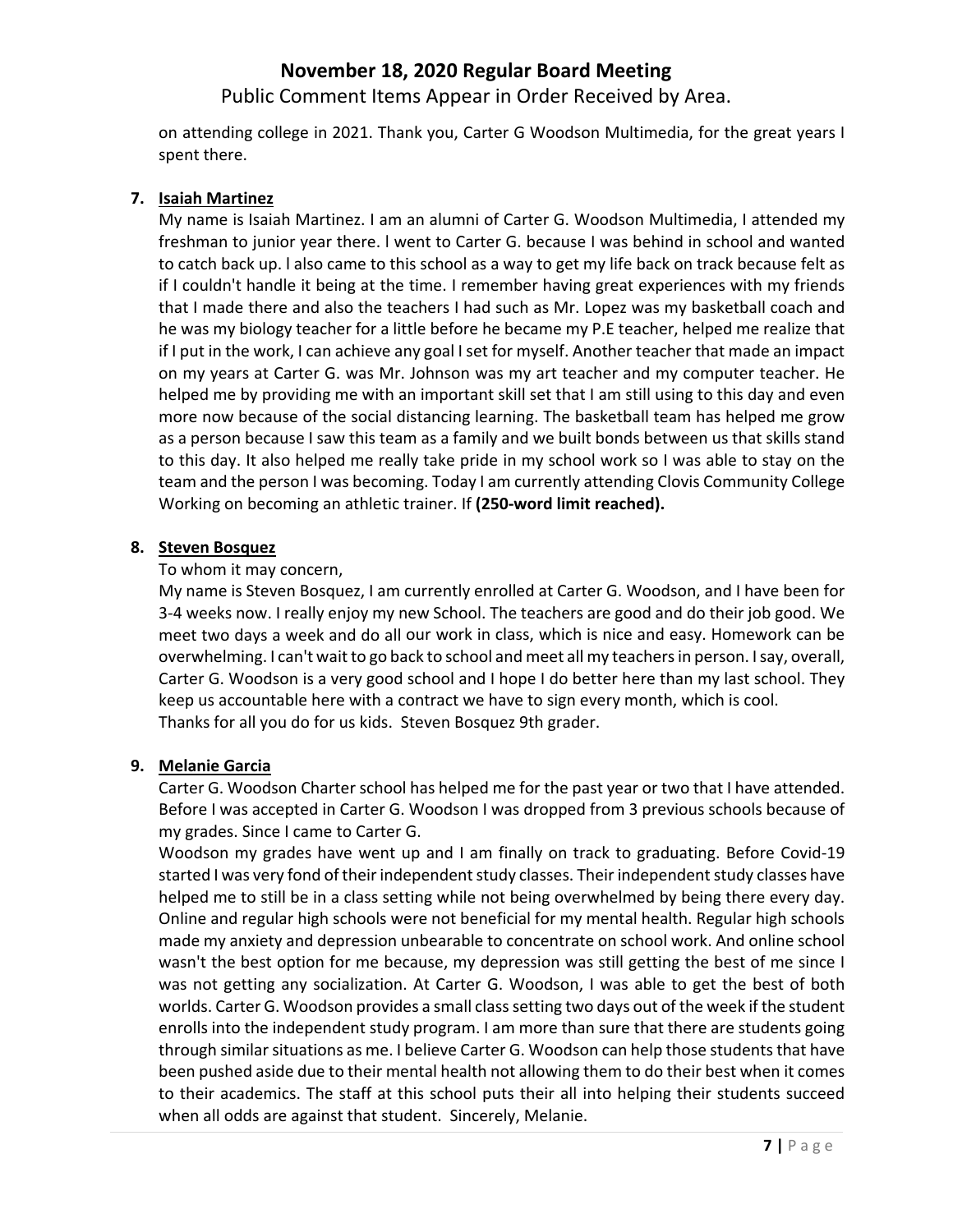Public Comment Items Appear in Order Received by Area.

#### **10. Wendy Garcia**

#### To whom it may concern

I am a Carter G. Woodson parent writing this letter of appreciation to show how much Carter G. Woodson means to me. When my son first started middle school, he was doing really good until he started getting bullied by someone he just met. It got to a point where my son started getting depressed and did not want to go to school anymore. My cousin had told me she had the same problem with her son. She told me she took her son to Carter G. Woodson and they both really liked it, so I decided to give the school a try. I have seen my son on his Zoom classes and seen how nice, helpful, and patient all the teachers are with all their students. My son is doing very well in all of his classes. We both like Carter G. 'Woodson and are so happy that Carter G. Woodson was there.

#### **11. Cherie Rodriguez**

Just want to thank you Carter G Woodson teachers and staff. Me as a parent, I feel you guys are doing a great job during this time in transitioning due to the corona virus working with the students and us parents as well. Reaching out to us letting us know our kids updates and etc. and taking the time for the kids most of all to make sure they are in the right direction with their online education. Thank you Very Much.

#### **12. Johnny and Priscilla Bosquez**

My name is Johnny and Priscilla Bosquez, parents of Selah Lucio and Steven Bosquez. My children have been at Carter G. Woodson for now 3 weeks. My experience with Carter G has been a delight. Since the first day I called, the Registrar Anna was on it, very sweet, respectful young woman. Very helpful and had my kids transferred in a couple of days. She knows her job and does it well. The Counselor Karen was very responsive as well and emailed us the next day after registering my kids. She emailed us, there teachers, there emails and informed us if we needed anything to let her know and she would help us. We emailed the teachers and most of them emailed me back that they will keep us in the loop about our kid's interactions and involvement in class. Speaking to our children, they like their new school and hope to get better grades then the last school. They cannot wait to go back and look forward to meeting their teachers in person. We have a great experience at Carter G. Woodson so far. Keep up the great work Carter G. Woodson! Thank you for your time.

Johnny, Priscilla Bosquez, mother of Selah Lucio and Steven Bosquez.

## **13. La Toya Rowe**

My name is La Toya Rowe parent, of Emerald J. Mejia. Emerald has been attending Carter G. Woodson since her Freshmen year and we honestly love the environment and the smaller class atmosphere. Emerald is much more relaxed and comfortable when navigating through the school versus a larger school campus and the larger school crowds. The teachers are engaged as well as the counselors, principal and all the way down to the receptionist. As a single parent it gives me comfort in knowing that my daughter is surrounded by people who not only care about her grades but, about her growth, career goals, her safety in how she gets home and in her involvement in school roles. We are proud of the positive influence that Carter G. Woodson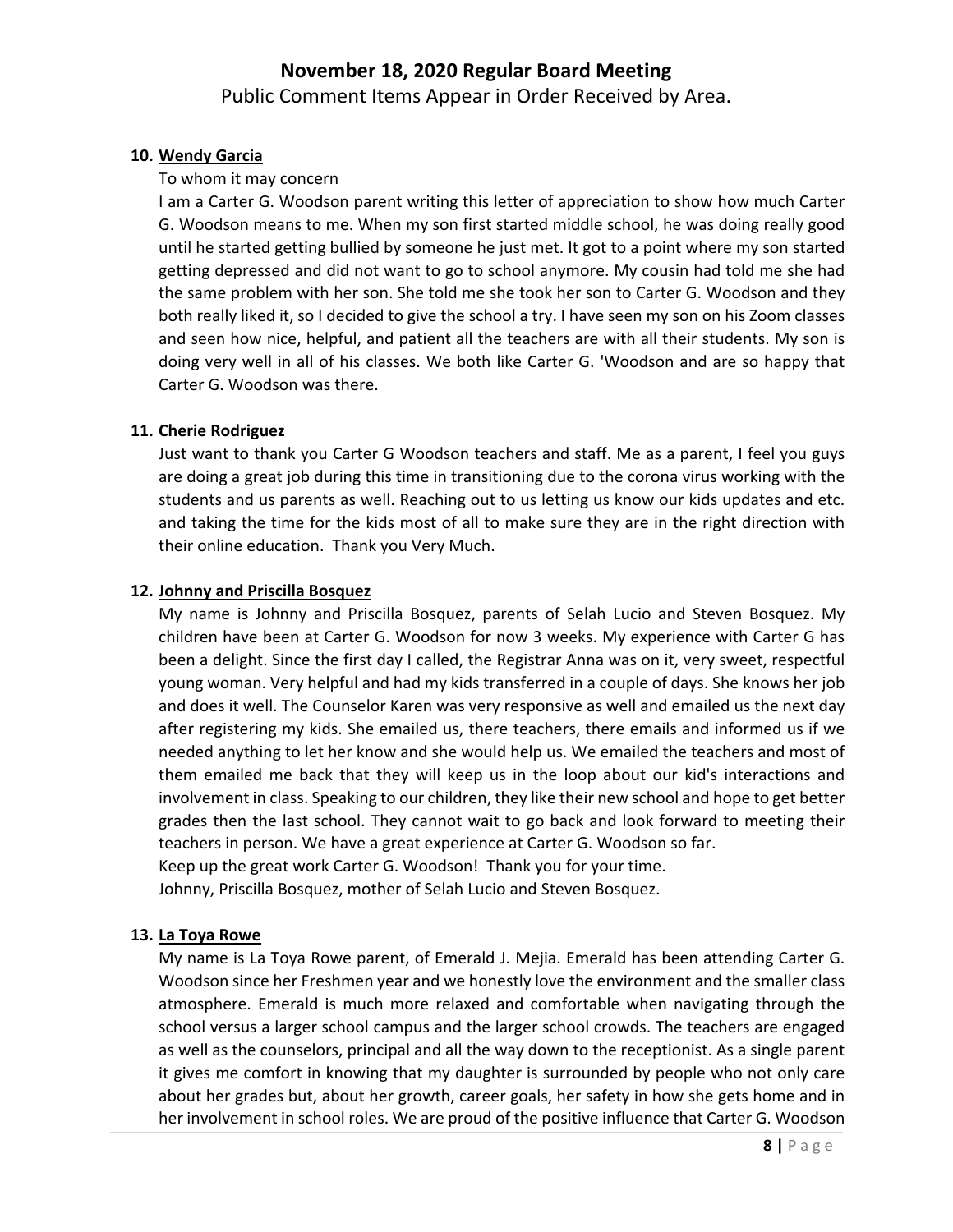Public Comment Items Appear in Order Received by Area.

has on our family and we hope many more families can receive this type of positive experience when they walk through the doors of Carter G. Woodson.

## **14. Lois Mello**

My name is Lois Mello. I am writing this letter to show my support for renewing Carter G. Woodson's charter program. I graduated valedictorian from this school. This school changed my life. I can honestly say if I went to another school, I probably wouldn't have graduated. The programs, support and help they provide their students with is one of a kind. I was lucky enough to be a student their first Medical Program class right before I graduated. I only took the medical terminology class, but I learned medical terms, how to take blood pressure manually and how to draw blood. I was also a part of the leadership program where I was class President my senior year, volunteered in the school office and in the yearly Toys for Tots give outs. This school made sure I graduated and even when I wanted to give up on myself, they showed me the potential I had. They were patient, kind and understanding. Please renew their charter so that they can continue to uplift and influence their students' lives in ways that regular schools could never. Sincerely, Lois Mello, Former Carter G. Woodson Student.

## **15. Stephen and Shannon Cahill**

To whom it may concern,

I would like to thank Carter G Woodson for all the amazing work they have done with our son Mason Nixon. He had completely failed his freshman and sophomore years at Hoover High School. We decided to place him at Carter G because our daughter had been there since her 7th grade year. Our son immediately showed much progress. He was even awarded student of the month multiple times. He graduated in 2020, and is now attending Agape college. Thanks to all the one-on-one attention he received along with the encouragement and understanding. Our daughter Madison Cahill is currently in her junior year. She is bringing home A's and B's. Carter G is an amazing school with the one‐on‐one attention and encouragement she also received.

Our children are thriving, and without Carter G, I really don't think either one would have gotten this far.

Sincerely,

Stephen and Shannon Cahill

## **16. Aliah Aguilar**

Yes, I'm willing to let you know how I feel about Carter G Woodson. For me personally it's hard to get things done, right away now that I have a son that I'm raising, this school helps me have a flexible schedule to get things done, also I'm able to go to school on the days I'm scheduled and get my homework done. I also like that this school helps me with my credits because to be honest with you; before I wasn't taking school seriously but now, I realize it's what's going to help me in the long run, and I'm happy that I'm focused on school and getting the credits that I need.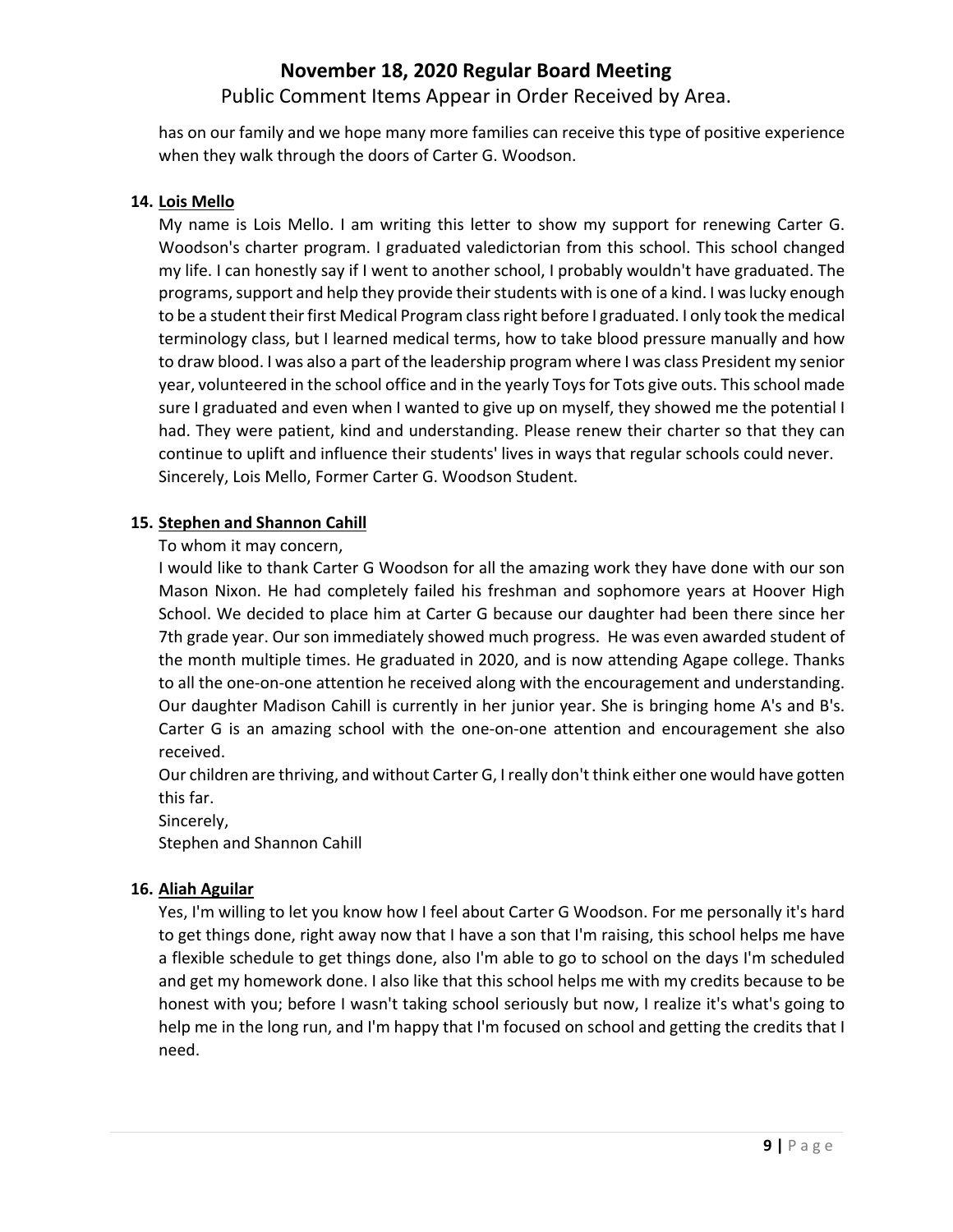## Public Comment Items Appear in Order Received by Area.

### **17. Ileana Pineda**

As a former student of Carter G. Woodson, I am truly honored to have been asked to write this letter. My name is Ileana Pineda, class of 2014 graduate.

My journey began at Woodson sometime during 201 1 . My parents moved from the neighborhood I grew up in and I was forced to leave my high school as well as all my friends. Being the new kid isn't always easy, especially in high school, I was starting sophomore year forced into a whole new high school across town. Unfortunately, my transfer was denied so for a couple months I bounced around from a couple home studies style educations schools which I was not into. I'm more of a hands‐on learner and I wasn't happy with doing packets and being in school once a week. I like to be involved. So, one day by luck, I ran into an old friend whom happened to go Carter G. Woodson at the time. She filled me in about the school and suggested I check it out. I begged my mom to sign me up and sure enough, she gave in, we went in and proceeded to enroll.

As small as the school itself and population may seem, I was fortunate enough to have been part of such big greatness. During my time there, I learned so much. I gained a lot of knowledge through not just education but wisdom. Wisdom from all my fellow peers as well as the teachers, and of **(250‐word limit reached)**.

#### **18. Anthony Johnson**

I am a former student graduated in 201 5 from Carter G Woodson Public Charter School, I'm writing thisletter to give an update on how life istoday after graduation and also my experience while attending Carter G Woodson. I started Carter G back in 2012 as a freshman, I have nothing but wonderful memories and wonderful relationships still to this day with the staff and students at Carter G. Woodson. While I attended school there, staff always made the effort to ensure students we performing their best, staff encouraged us to never give up as well as took the time to make sure we understood our assignments even stayed afterschool and worked closely with us. The Carter G Woodson staff always ensured and made sure the school campus was clean and safe for the students there. I graduated Carter G Woodson in 2015. I went on to attend Milan Institute school of Fresno where I became an aesthetician, I now own my own business in Fresno, California doing what I love I don't think I would be where I am if my teachers at Carter G didn't instill in me never to give up on my dreams, and that every and anything is possible, and picking me up when I felt like giving up Carter G will always be Home to us former students.

‐Anthony Johnson 2015 Graduate

### **19. Melissa Ou**

Hi to anyone readying this, I wanted to talk about why Carter G Woodson saved my life. In many ways the school has changed me for the better especially the staff, when I first went to Carter G Woodson I had little to no people skills and just never wanted to be around anyone. The amazing things that the teachers and students showed me in two and a half years molded my life, if you feel your life is hard and you don't have anyone to talk to, you're worth more than that in the eyes of the faculty, they care and they actually do want to see everyone thrive in life. It's also made my life easier because I was working, going to school, and babysitting all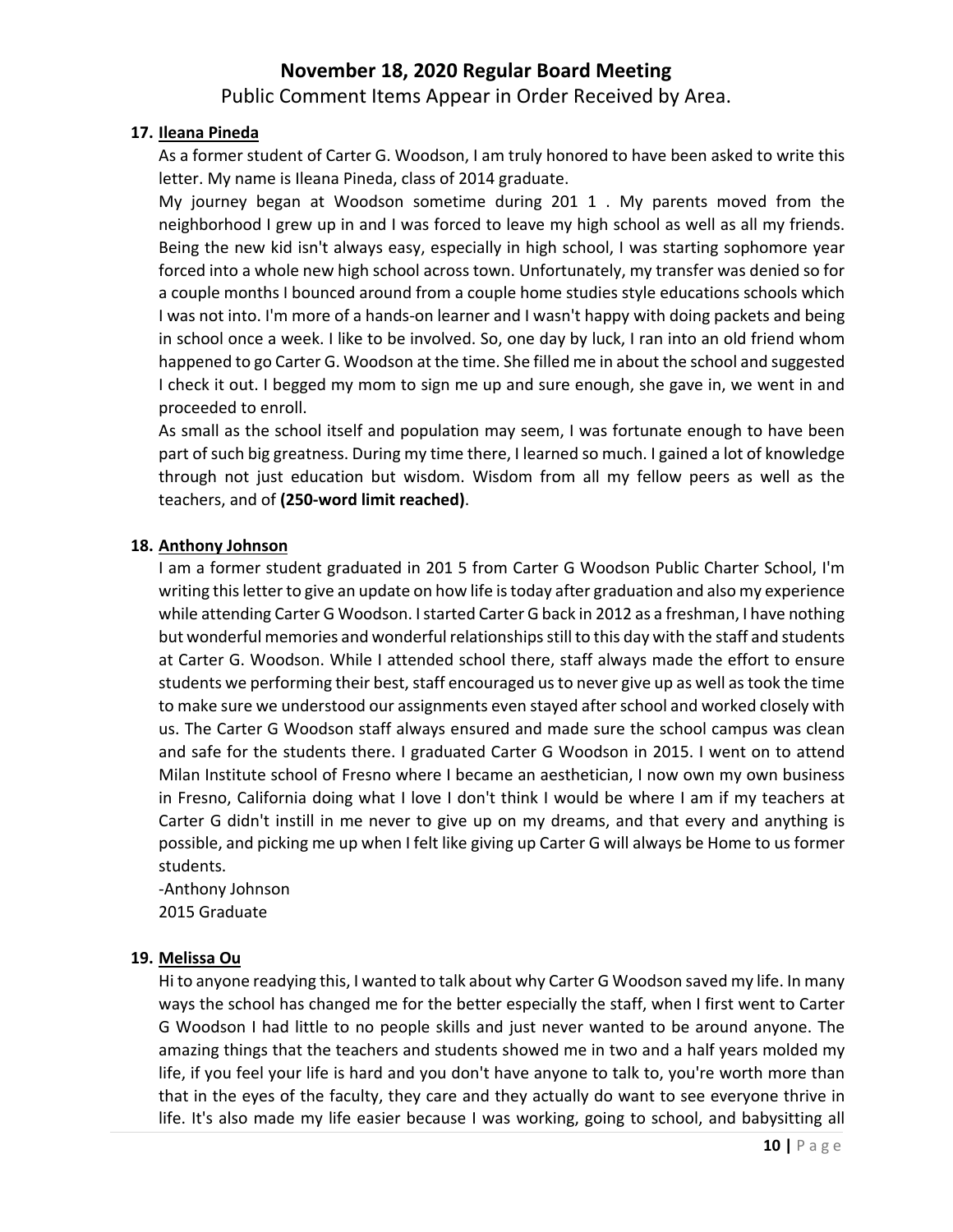Public Comment Items Appear in Order Received by Area.

while getting ahead of my classes and schoolwork. Always remember to give what you expect; respect goes a long way, it's not just a school for me, it was my second home and for some people it's definitely appreciated. In my experience the years went by fast and it did have its hiccups but don't let any of the discourage you guys. I will never forget the impression every soul that has stepped into my life there has left.

#### **20. Syphounh Roberts**

Carter G Woodson was an amazing school for me. I looked into going to the school because I heard that it was a great place to start over. Once I started there, I loved it. The staff were great mentors and looked over me like I was their kid. They made sure I had the help I needed. If I had a problem, they took the time to sit with me and figure it out. Since graduating, I've married another former student from the school. Now we currently live in Alaska as he serves in the Army. Overall, I really thank the school and all the staff members for helping me finish school. They pushed me to work as hard as I could and I wouldn't have graduated if it wasn't for them. I've recommended the school to lots of my younger family members, as I would for any other kids looking for a great school.

‐ Sincerely,

Syphounh Roberts

21. Jabaree Means<br>My name is jobaree means and I go to Corter G multimedia, one reason I like carter Gimultimedia because its not a lot of People So I get move help from teacher

Jabarce Means<br>11-12-20

22. <u>Madison Cahill</u><br>My norme is Meldison, I go to Carter  $\epsilon$ ,<br>Woodson Muttimedia. What I like about Modeon Multimedia. What I like acco.<br>Carter G. is that it is a small compus,<br>cuith not too many students, but cer,<br>few. I was that my teachers can<br>work I on I with me are help me, they're very helpful.